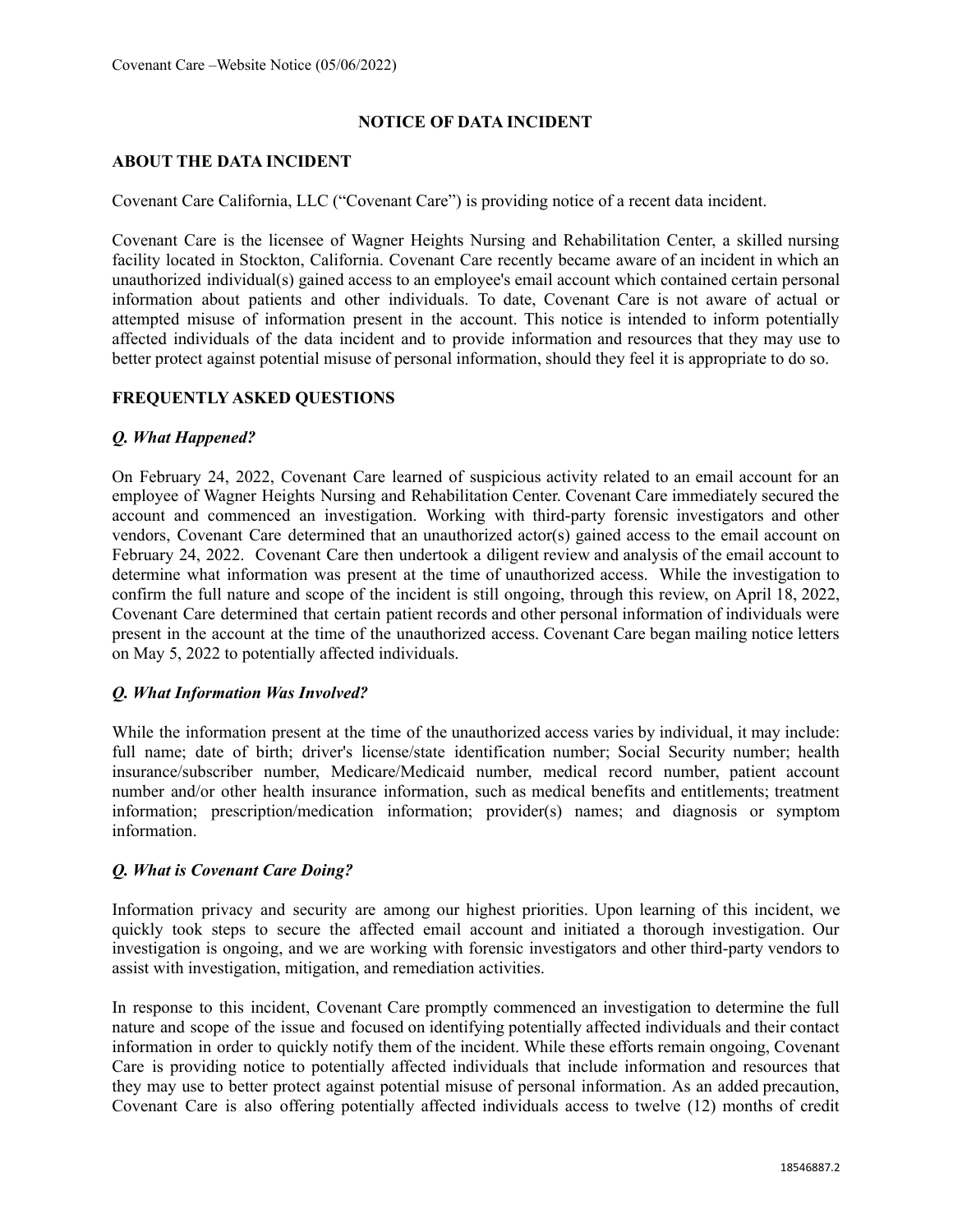monitoring and identity theft restoration services at no cost. In addition to notifying affected individuals, Covenant Care is also notifying federal and state regulatory agencies and law enforcement.

While we have strict security measures in place to protect information in our possession, we are currently reviewing Wagner Heights Nursing and Rehabilitation Center's technical, administrative, and physical safeguards to identify and implement any potential enhancements to its security measures, including installation of additional technical safeguards to our email systems. Further, our general privacy and security policies and procedures are being reviewed for potential enhancements, as well as our policies and procedures specific to employee training on email security. Finally, additional employee retraining is being conducted regarding email safety and security awareness.

## *Q. What Can I Do?*

We encourage potentially affected individuals to remain vigilant against incidents of identity theft and fraud, to review account statements and explanation of benefits, and to monitor credit reports for suspicious activity and to detect errors. Please also review the "Additional Resources" section below.

## *Q. More Information?*

Covenant Care has established a dedicated assistance line for individuals seeking additional information regarding this incident. Individuals may call **1-855-788-2390** (toll free), Monday through Friday, 8:00 a.m. to 5:30 p.m. Central Time, excluding major U.S. holidays, with questions or if they would like additional information.

#### *Additional Resources*

#### **Monitor Your Accounts**

Under U.S. law, a consumer is entitled to one free credit report annually from each of the three major credit reporting bureaus, Equifax, Experian, and TransUnion. To order your free credit report, visit www.annualcreditreport.com or call, toll-free, 1-877-322-8228. You may also directly contact the three major credit reporting bureaus listed below to request a free copy of your credit report.

Consumers have the right to place an initial or extended "fraud alert" on a credit file at no cost. An initial fraud alert is a 1-year alert that is placed on a consumer's credit file. Upon seeing a fraud alert display on a consumer's credit file, a business is required to take steps to verify the consumer's identity before extending new credit. If you are a victim of identity theft, you are entitled to an extended fraud alert, which is a fraud alert lasting seven years. Should you wish to place a fraud alert, please contact any one of the three major credit reporting bureaus listed below.

As an alternative to a fraud alert, consumers have the right to place a "credit freeze" on a credit report, which will prohibit a credit bureau from releasing information in the credit report without the consumer's express authorization. The credit freeze is designed to prevent credit, loans, and services from being approved in your name without your consent. However, you should be aware that using a credit freeze to take control over who gets access to the personal and financial information in your credit report may delay, interfere with, or prohibit the timely approval of any subsequent request or application you make regarding a new loan, credit, mortgage, or any other account involving the extension of credit. Pursuant to federal law, you cannot be charged to place or lift a credit freeze on your credit report. To request a security freeze, you will need to provide the following information:

1. Full name (including middle initial as well as Jr., Sr., II, III, etc.);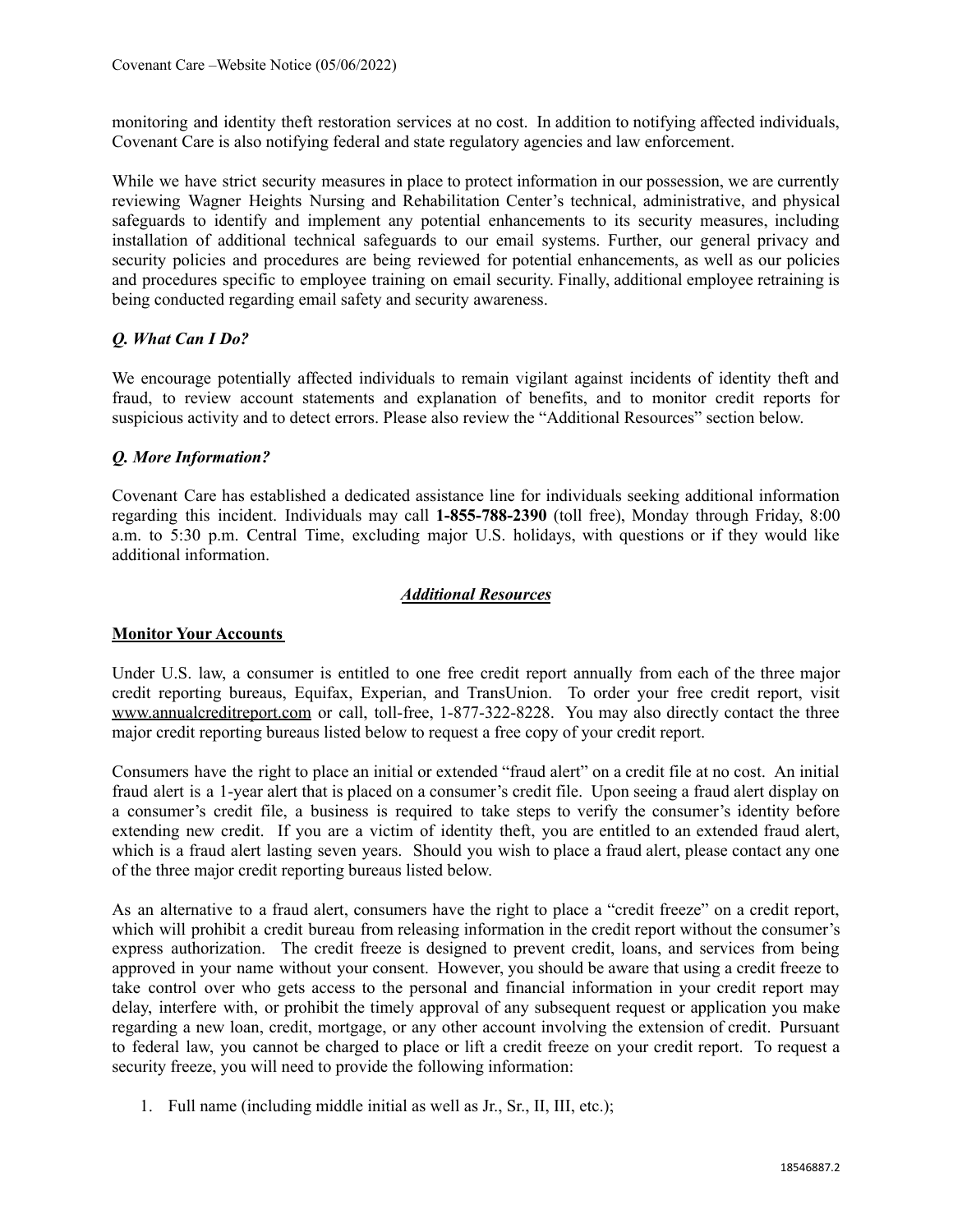- 2. Social Security number;
- 3. Date of birth;
- 4. Addresses for the prior two to five years;
- 5. Proof of current address, such as a current utility bill or telephone bill;
- 6. A legible photocopy of a government-issued identification card (state driver's license or ID card, etc.); and
- 7. A copy of either the police report, investigative report, or complaint to a law enforcement agency concerning identity theft if you are a victim of identity theft.

Should you wish to place a credit freeze or fraud alert, please contact the three major credit reporting bureaus listed below:

| Equifax                                                        | <b>Experian</b>                                         | TransUnion                                                  |
|----------------------------------------------------------------|---------------------------------------------------------|-------------------------------------------------------------|
| https://www.equifax.com/person                                 |                                                         | https://www.transunion.com/cre                              |
| al/credit-report-services/                                     | https://www.experian.com/help/                          | dit-help                                                    |
| 888-298-0045                                                   | 1-888-397-3742                                          | 833-395-6938                                                |
| Equifax Fraud Alert, P.O. Box<br>105069 Atlanta, GA 30348-5069 | Experian Fraud Alert, P.O. Box<br>9554, Allen, TX 75013 | TransUnion Fraud Alert, P.O.<br>Box 2000, Chester, PA 19016 |
| Equifax Credit Freeze, P.O. Box                                | Experian Credit Freeze, P.O.                            | TransUnion Credit Freeze, P.O.                              |
| 105788 Atlanta, GA 30348-5788                                  | Box 9554, Allen, TX 75013                               | Box 160, Woodlyn, PA 19094                                  |

### **Additional Information**

You may further educate yourself regarding identity theft, fraud alerts, credit freezes, and the steps you can take to protect your personal information by contacting the consumer reporting bureaus, the Federal Trade Commission, or your state Attorney General. The Federal Trade Commission may be reached at: 600 Pennsylvania Avenue NW, Washington, DC 20580; www.identitytheft.gov; 1-877-ID-THEFT (1-877-438-4338); and TTY: 1-866-653-4261. The Federal Trade Commission also encourages those who discover that their information has been misused to file a complaint with them. You can obtain further information on how to file such a complaint by way of the contact information listed above. You have the right to file a police report if you ever experience identity theft or fraud. Please note that in order to file a report with law enforcement for identity theft, you will likely need to provide some proof that you have been a victim. Instances of known or suspected identity theft should also be reported to law enforcement and your state Attorney General. This notice has not been delayed by law enforcement.

*For District of Columbia residents*, the District of Columbia Attorney General may be contacted at: 400 6th Street, NW, Washington, DC 20001; 202-727-3400; and  $\alpha$ ag $\omega$ dc.gov.

*For Maryland residents*, the Maryland Attorney General may be contacted at: 200 St. Paul Place, 16th Floor, Baltimore, MD 21202; 1-410-528-8662 or 1-888-743-0023; and [www.oag.state.md.us.](http://www.oag.state.md.us) Wagner Heights Nursing and Rehabilitation Center is located at 9289 Branstetter Pl, Stockton, CA 95209.

*For New Mexico residents*, you have rights pursuant to the Fair Credit Reporting Act, such as the right to be told if information in your credit file has been used against you, the right to know what is in your credit file, the right to ask for your credit score, and the right to dispute incomplete or inaccurate information. Further, pursuant to the Fair Credit Reporting Act, the consumer reporting bureaus must correct or delete inaccurate, incomplete, or unverifiable information; consumer reporting agencies may not report outdated negative information; access to your file is limited; you must give your consent for credit reports to be provided to employers; you may limit "prescreened" offers of credit and insurance you get based on information in your credit report; and you may seek damages from violator. You may have additional